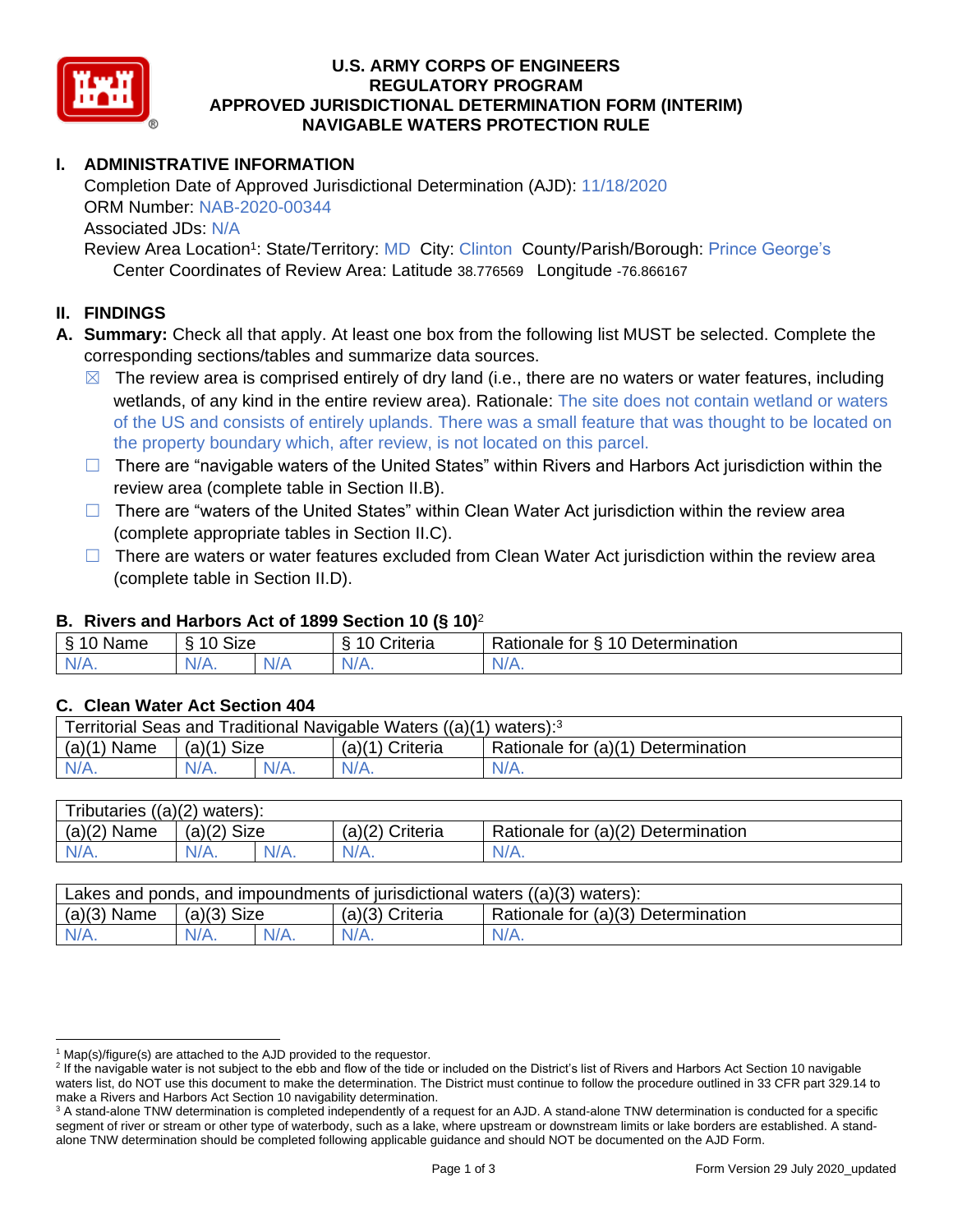

### **U.S. ARMY CORPS OF ENGINEERS REGULATORY PROGRAM APPROVED JURISDICTIONAL DETERMINATION FORM (INTERIM) NAVIGABLE WATERS PROTECTION RULE**

| Adjacent wetlands $((a)(4)$ waters): |                |  |                    |                                    |  |  |
|--------------------------------------|----------------|--|--------------------|------------------------------------|--|--|
| (a)(4)<br>Name                       | Size<br>(a)(4) |  | Criteria<br>(a)(4) | Rationale for (a)(4) Determination |  |  |
| IN/A.                                | $N/A$ .        |  | 17 L.              | N/A.                               |  |  |

# **D. Excluded Waters or Features**

| Excluded waters ((b)(1)<br>$(b)(12))$ : <sup>4</sup><br>$\mathbf{r}$ |                          |         |                        |                                              |  |
|----------------------------------------------------------------------|--------------------------|---------|------------------------|----------------------------------------------|--|
| Exclusion<br>Name                                                    | <b>Size</b><br>Exclusion |         | Exclusion <sup>5</sup> | <b>Rationale for Exclusion Determination</b> |  |
| $N/A$ .                                                              | N/A.                     | $N/A$ . | $N/A$ .                | $N/A$ .                                      |  |

# **III. SUPPORTING INFORMATION**

- **A. Select/enter all resources** that were used to aid in this determination and attach data/maps to this document and/or references/citations in the administrative record, as appropriate.
	- $\boxtimes$  Information submitted by, or on behalf of, the applicant/consultant: Consultant, Bay Environmental Inc., provided plans on 7/13/2020 and updated plans on 9/25/2020

This information is sufficient for purposes of this AJD.

Rationale: N/A

- $\Box$  Data sheets prepared by the Corps: Title(s) and/or date(s).
- $\boxtimes$  Photographs: Aerial and Other: Consultant photographs (20200711), Corps site visit photographs (20200904)
- $\boxtimes$  Corps site visit(s) conducted on: 20200904
- $\Box$  Previous Jurisdictional Determinations (AJDs or PJDs): ORM Number(s) and date(s).
- ☐ Antecedent Precipitation Tool: *provide detailed discussion in Section III.B*.
- ☒ USDA NRCS Soil Survey: NRCS Hydric Rating by Map Unit- Prince George's County
- ☒ USFWS NWI maps: NWI Wetland Map
- ☒ USGS topographic maps: USGS 1:24,000 scale topo map

| Data Source (select) | Name and/or date and other relevant information                  |
|----------------------|------------------------------------------------------------------|
| <b>USGS Sources</b>  | $N/A$ .                                                          |
| <b>USDA Sources</b>  | $N/A$ .                                                          |
| <b>NOAA Sources</b>  | N/A                                                              |
| <b>USACE Sources</b> | $N/A$ .                                                          |
| LiDAR data/maps      | LIDAR topographic map (Maryland Department of Natural Resources) |
| <b>Other Sources</b> | $N/A$ .                                                          |

# **Other data sources used to aid in this determination:**

## **B. Typical year assessment(s):** N/A

**C. Additional comments to support AJD:** When the JD was first reviewed by the Corps, there was initially a small feature that was thought to be located within the property boundary. After discussion between the consultant and applicant, it was determined that the property boundary was wrong and the area of concern was not located on the applican'ts property. The applicant's property consists entirely of uplands.

<sup>4</sup> Some excluded waters, such as (b)(2) and (b)(4), may not be specifically identified on the AJD form unless a requestor specifically asks a Corps district to do so. Corps districts may, in case-by-case instances, choose to identify some or all of these waters within the review area.

 $5$  Because of the broad nature of the (b)(1) exclusion and in an effort to collect data on specific types of waters that would be covered by the (b)(1) exclusion, four sub-categories of (b)(1) exclusions were administratively created for the purposes of the AJD Form. These four sub-categories are not new exclusions, but are simply administrative distinctions and remain (b)(1) exclusions as defined by the NWPR.